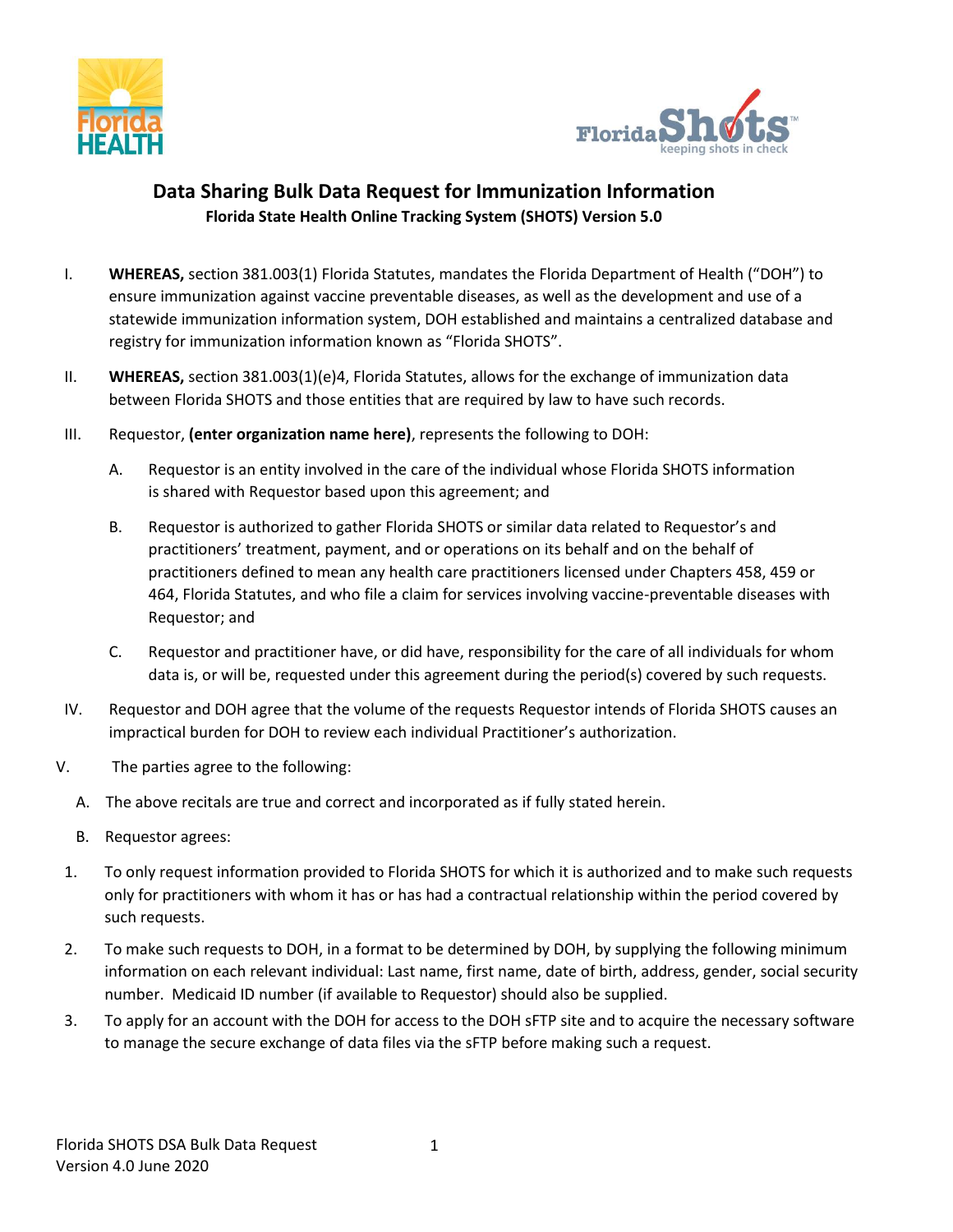



4. To provide to the Department's Bureau of Immunization, on behalf of the Requestor's Practitioners, historical and current immunization event and/or encounter data as Requestor has available in its claims records. Such provision will be made in a manner and format and at a place and time prescribed by the Department, Bureau of Immunization. Files containing updated claims data as described above shall be submitted at a minimum interval of quarterly but may be submitted at any interval less than quarterly. For the purposes of this agreement, the following schedule defines this requirement:

| Quarter | Period                  | <b>Submission Due Date</b>                 |
|---------|-------------------------|--------------------------------------------|
| 1       | January 1 - March 31    | April 1                                    |
| 2       | April 1 - June 30       | July 1                                     |
| 3       | July 1 - September 30   | October 1                                  |
| 4       | October 1 - December 31 | January 2 (of the following Calendar Year) |

## And acknowledges that:

- A. Resulting data is not verified independently for its accuracy but only as to the fact that it was found in Florida SHOTS.
- B. Unauthorized access to Florida SHOTS data may result in actions regarding violations of state or federal law.
- C. The Requestor and its employees, subcontractors and agents is an independent contractor for all purposes hereof.
- D. The venue for legal actions arising here from is a state court of competent jurisdiction in Leon County, Florida.
- E. And represents neither Requestor, its employees, nor affiliated entities are on the convicted vendor or discriminatory vendor lists pursuant to sections 287.133-134, Florida Statutes.
- 5. To accept encrypted electronic transmission, in accordance with Section V.B.3 (above), of the DOH search results from the immunization registry and acknowledges that the DOH responses shall be delivered in as timely a manner as possible under this agreement but may be delayed due to priorities of operation, upgrades, breakdowns, or other issues with its system beyond its control. Such delays will not be construed as a breach of this agreement.
- 6. To indemnify, defend, and hold DOH, its officers, employees and agents harmless, to the full extent allowed by law, from all fines, claims, assessments, suits, judgments, or damages, consequential or otherwise, including court costs and attorneys' fees, arising out of any acts, actions, breaches, neglect or omissions of Requestor, and its employees, including but not limited to, patent, copyright, or trademark infringement, related to this Agreement.